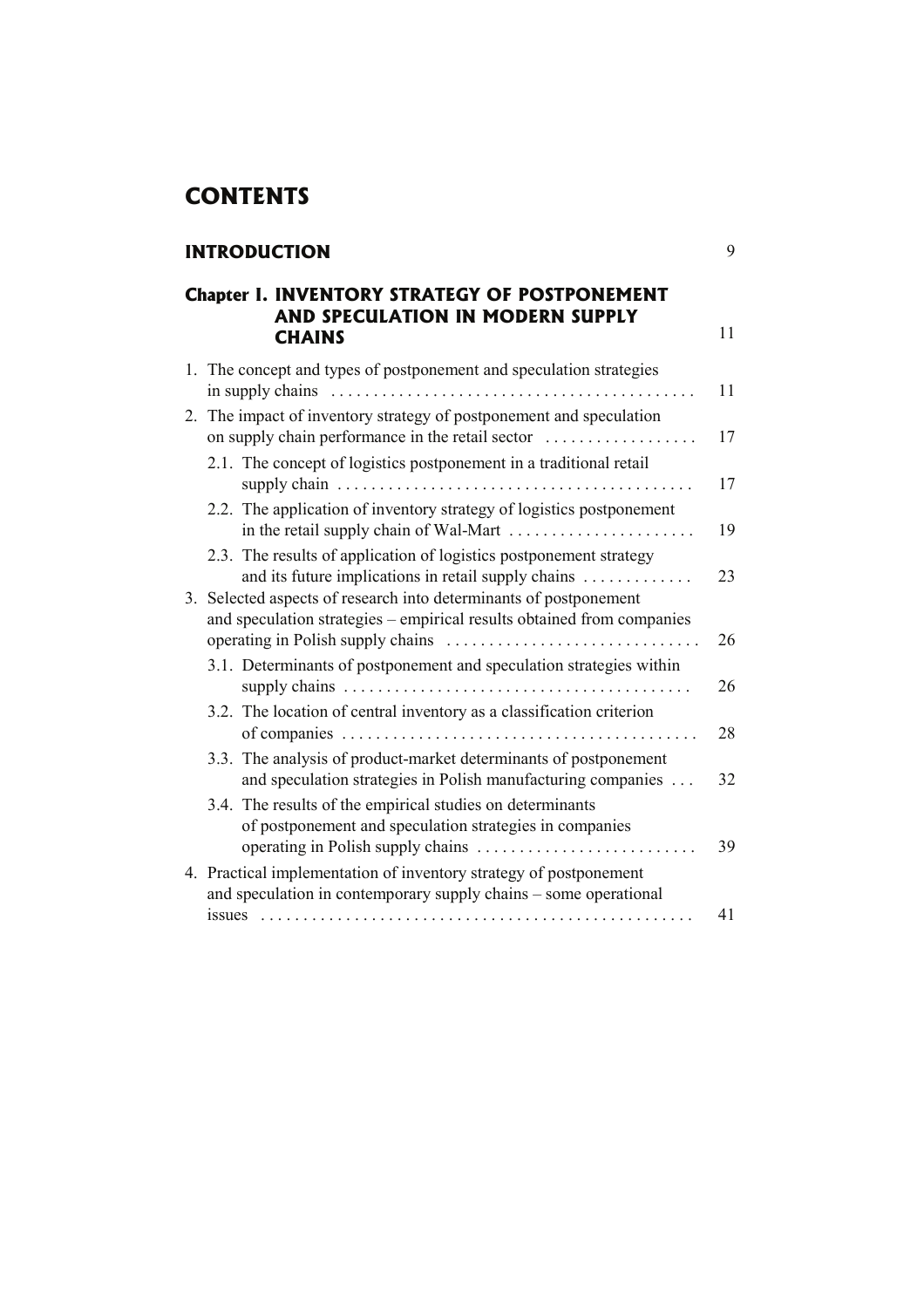| <b>Chapter II. DEMAND PLANNING PROCESS</b>                                                                                   | 45 |
|------------------------------------------------------------------------------------------------------------------------------|----|
| 1. Basic definitions concerning demand planning process                                                                      | 45 |
|                                                                                                                              | 47 |
|                                                                                                                              | 51 |
| 4. Demand forecasting requirements in a company                                                                              | 57 |
|                                                                                                                              | 59 |
|                                                                                                                              | 63 |
|                                                                                                                              | 69 |
|                                                                                                                              | 72 |
|                                                                                                                              | 77 |
| <b>Chapter III. LEAN LOGISTICS SERVICE PROVIDERS:</b><br><b>OPTION OR UTOPIA? EXPERIENCES</b><br><b>FROM THE NETHERLANDS</b> | 78 |
|                                                                                                                              | 78 |
|                                                                                                                              | 79 |
|                                                                                                                              | 79 |
| 2.2. The relationships between shippers and logistics service                                                                | 80 |
| 2.3. The primary processes of logistics service providers                                                                    | 82 |
|                                                                                                                              | 85 |
|                                                                                                                              | 86 |
|                                                                                                                              | 87 |
|                                                                                                                              | 89 |
| 4.1. Differences between LSPs and manufacturing                                                                              | 89 |
|                                                                                                                              | 91 |
|                                                                                                                              | 92 |
|                                                                                                                              | 95 |
|                                                                                                                              | 95 |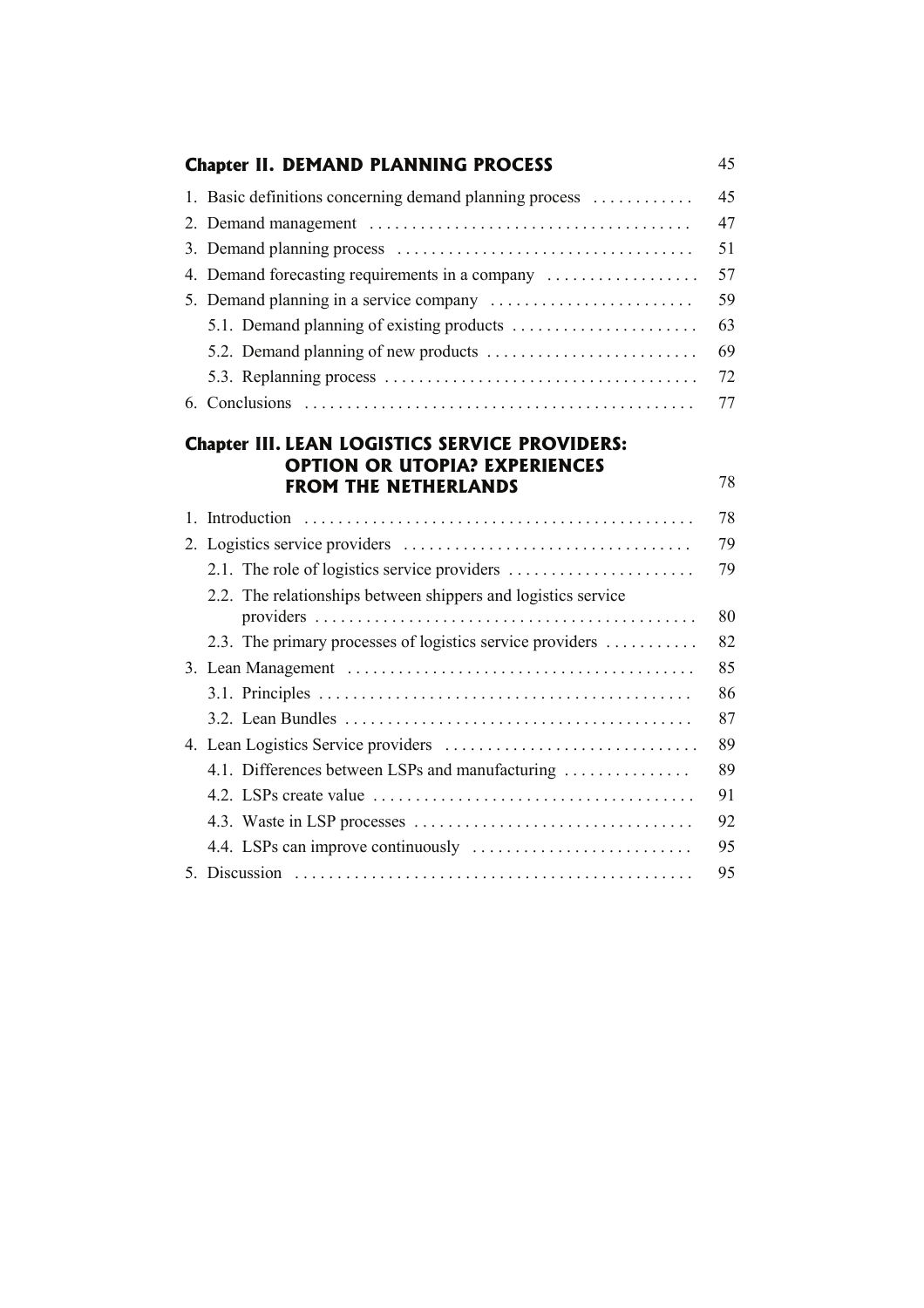|              | <b>Chapter IV. SUPPLY CHAIN AS A VIRTUAL</b><br><b>ORGANIZATION: DREAM OR REALITY?</b>            | 98         |
|--------------|---------------------------------------------------------------------------------------------------|------------|
|              |                                                                                                   | 98         |
|              | 2. Most important aspects of virtual organization                                                 | 103        |
|              | 2.1. Virtual organization: what does it really mean?                                              | 103        |
|              | 2.2. Discontinuity as the main feature of virtual supply chains                                   | 103        |
|              | 3. Are average companies prepared to function within the frameworks<br>of virtual supply chains?  | 105        |
|              |                                                                                                   | 105        |
|              | 3.2. Interconnectivity of the surveyed companies                                                  | 106        |
|              | 3.3. Potential of logistics service providers                                                     | 109        |
|              | 3.4. Logistics potential of firms for their operations in virtual supply                          | 110        |
|              | 4. Virtual logistics as a model concept of resource support for virtual                           | 111        |
|              | 5. Behavioural aspects of virtual supply chains                                                   | 115        |
|              |                                                                                                   | 115        |
|              | 5.2. Human resources in logistics and supply chains                                               | 118        |
|              | 5.3. Changes of manager competencies and employment patterns                                      | 119        |
|              | 5.3.1. Methodology $\dots \dots \dots \dots \dots \dots \dots \dots \dots \dots \dots \dots$      | 119        |
|              |                                                                                                   | 120        |
|              |                                                                                                   | 124        |
|              | <b>Chapter V. THE EVALUATION OF VIRTUAL ACTIVITIES</b><br><b>IN A SUPPLY CHAIN</b>                | 127        |
| $\mathbf{1}$ |                                                                                                   | 127        |
| 2.<br>3.     | Some improvement of Grubbström's MRP model<br>The impact of virtual enterprises on changes of NPV | 128<br>132 |
|              |                                                                                                   | 135        |